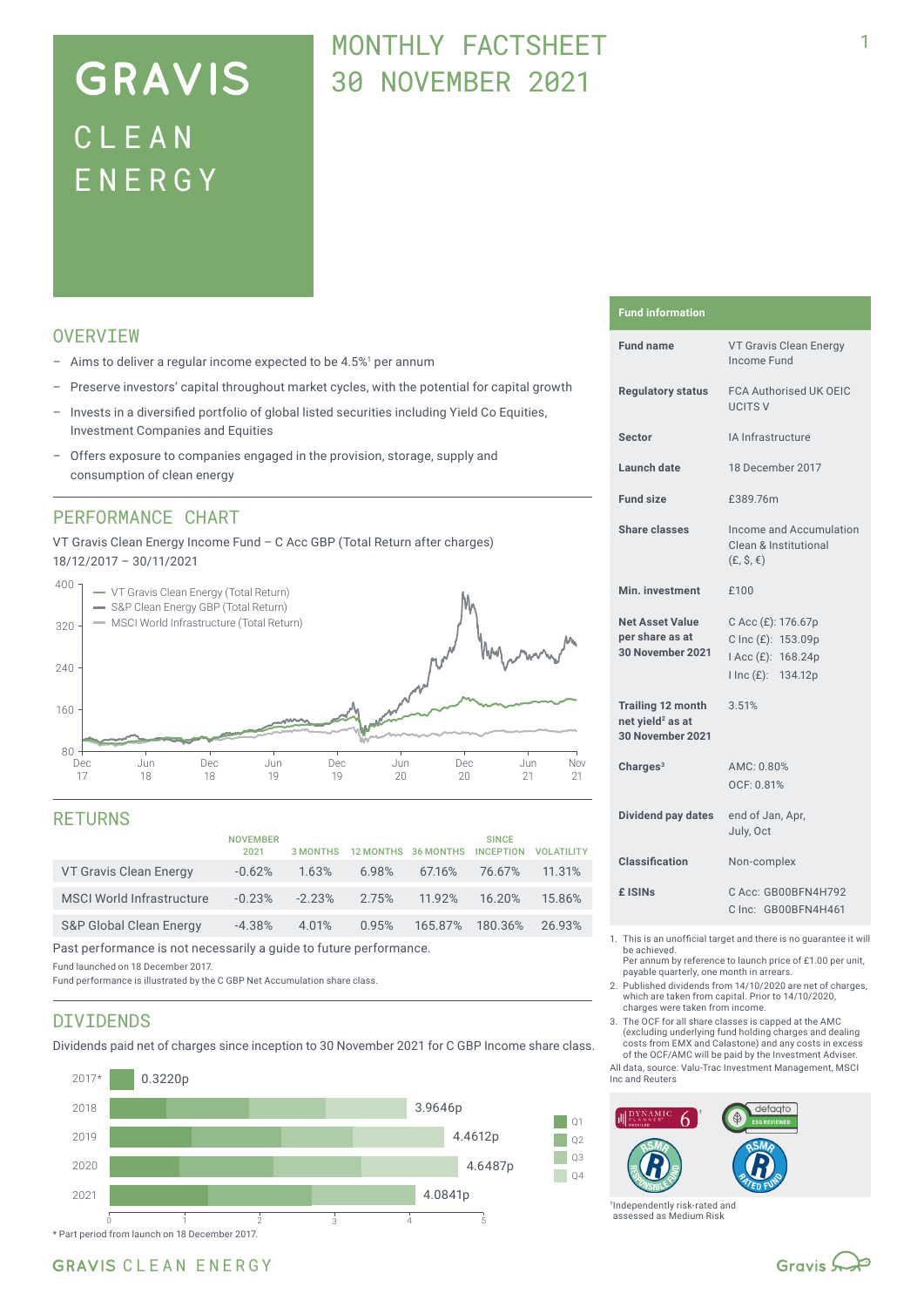## **GRAVIS** CLEA N ENERG Y

## MONTHLY FACTSHEET 30 NOVEMBER 2021

### FUND ADVISER'S REPORT

Positive momentum from October's strong rally continued into early November but faded throughout the month such that the strategy recorded a loss of 0.62% for the period (C Accumulation GBP). The broader World Infrastructure sector lost value similarly, while the S&P Clean Energy Index was materially weaker.

During the period, capital was deployed across a number of existing portfolio holdings, but noteworthy activity included the introduction of Harmony Energy Income to the portfolio via participation in the company's £210m IPO in London. Harmony provides immediate exposure to a pipeline of large-scale in-construction or construction-ready battery energy storage solution (BESS) projects across the UK. Tesla has been appointed as supplier and EPC contractor to the projects, which will also integrate Tesla's 'Autobidder' AI system to assist with optimizing revenues from the assets. Harmony will complement the Fund's existing exposure to operational BESS, which has delivered very attractive returns for the portfolio to date.

The Fund subscribed for a significant amount of stock in an oversubscribed equity raise from Greencoat UK Wind. The investment, which sees the position move into the top two holdings in the portfolio, adds to the unhedged UK electricity price exposure within the portfolio at a time when prices are very strong, and the company stands to benefit from its differentiated strategy of maintaining significant spot price exposure.

Clearway Energy, the largest position within the portfolio, was reduced in a prudent move to lock in some of the recent significant outperformance delivered by the stock. The holding, which was bolstered considerably during H1 2021, has been a major positive contributor to the strategy's performance during H2. Prospects remain strong for the US-focused wind and solar power generator, and it remains a core name within the portfolio – the company reiterated FY guidance and bolstered its Q3 dividend. In addition, recent newsflow around the sale of a portfolio of community thermal assets should reduce the company's contribution to the Fund's exposure to efficient natural gas generation assets.

It is worth highlighting that the natural gas exposure within the portfolio is derived from a handful of companies, all of which operate efficient natural gas assets (for example, Combined Heat & Power plants providing onsite electricity and heat) within a broader portfolio skewed towards renewable power generation. We typically observe a dynamic whereby these companies are directing capital towards expanding their renewable energy asset bases while natural gas assets are being maintained only or divested. Notwithstanding changes in allocations within the Fund, the resulting dilution of gas assets within each company's portfolio will potentially reduce the exposure to natural gas at a Fund level in the near term.

Income distributions for the final quarter of 2021 will be declared at the end of December and we anticipate total distributions for the full year will be significantly higher year-on-year.

#### **Investment Adviser**

Gravis Advisory Limited is owned and managed by Gravis Capital Management Ltd ("Gravis"). Gravis was established in May 2008 as a specialist investor in infrastructure and now manages c.£4bn of assets in the sector in the UK. GCM is authorised and regulated by the FCA.

Funds under management include the FTSE 250 companies GCP Infrastructure Investments Ltd and GCP Student Living Plc, and GCP Infrastructure Income Fund Ltd. Gravis has won numerous awards for their alternative approach to long term, secure, income-generative investments. Gravis Advisory Limited is Investment Adviser to the c.£819m VT Gravis UK Infrastructure Income Fund, the c.£390m VT Gravis Clean Energy Income Fund, the c.£77m VT Gravis UK Listed Property (PAIF) Fund and the c.£35m VT Gravis Digital Infrastructure Income Fund.

#### **Sales Contacts**

William MacLeod 07836 695442 william.macleod@graviscapital.com

Ollie Matthews 07787 415151 ollie.matthews@graviscapital.com

Robin Shepherd 07971 836433 robin.shepherd@graviscapital.com

Nick Winder 07548 614184 nick.winder@graviscapital.com

Cameron Gardner 07835 142763 cameron.gardner@graviscapital.com

#### **Dealing**

Valu-Trac 01343 880344 cleanenergy@valu-trac.com Available on all platforms

#### Will Argent

Investment Adviser Gravis Advisory Ltd william.argent@graviscapital.com

## CORRELATION, PERFORMANCE AND VOLATILITY COMPARISON

18 December 2017 – 30 November 2021

|                             | <b>CORRELATION</b>              | <b>RETURN</b> | <b>VOLATILITY</b> | <b>YIELD</b> |
|-----------------------------|---------------------------------|---------------|-------------------|--------------|
| VT Clean Energy (C Acc GBP) | $\hspace{0.1mm}-\hspace{0.1mm}$ | 76.7%         | 11.3%             | 3.5%         |
| MSCI World Infrastructure   | 0.07                            | 16.2%         | 15.9%             | 3.9%         |
| S&P Global Clean Energy     | 0.18                            | 180.4%        | 26.9%             | $1.4\%$      |

Past performance is not necessarily a guide to future performance.